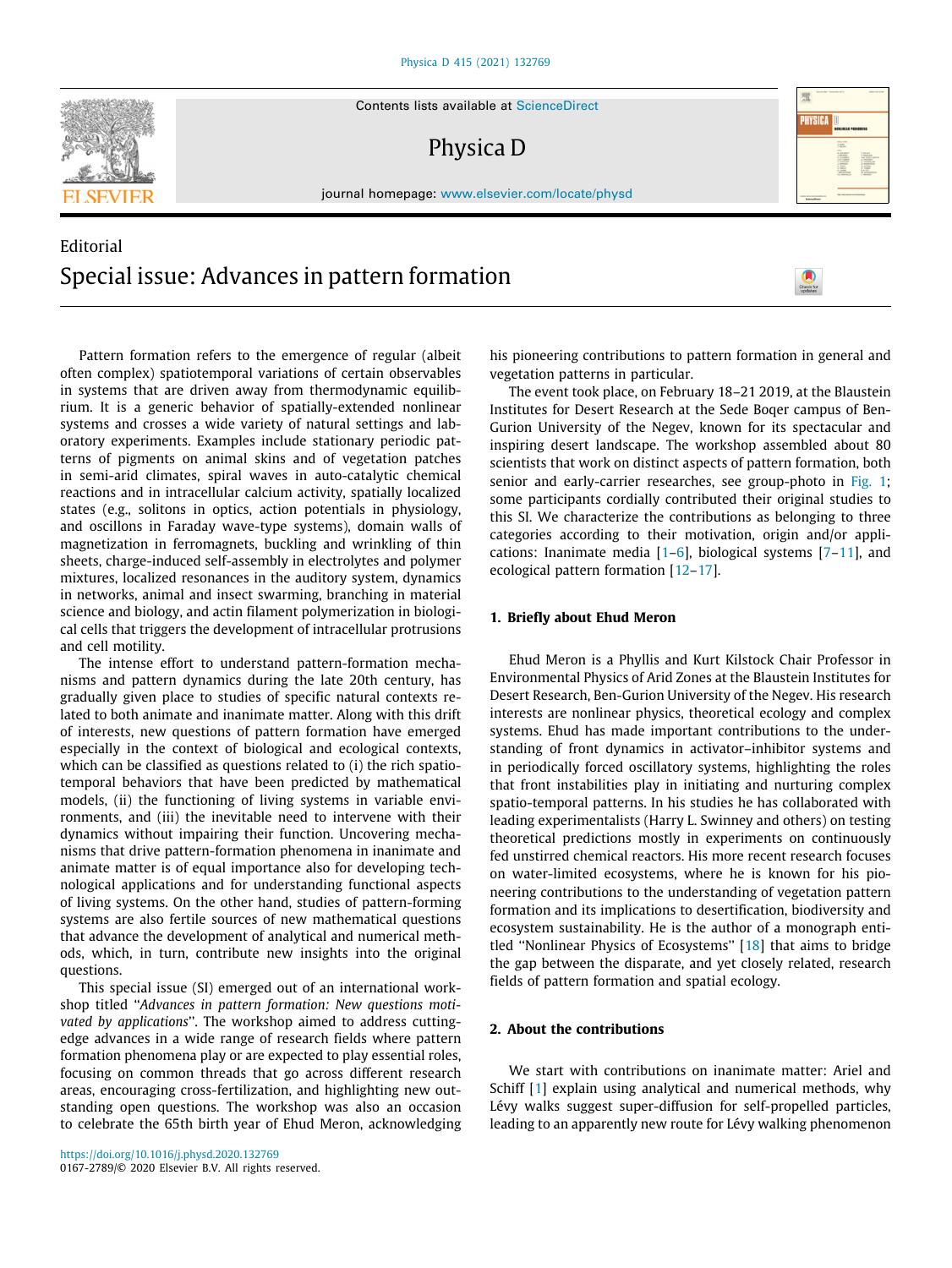

Fig. 1. A group photo taken at the end of the workshop, capturing the majority of the participants. Ehud Meron is sitting at the bottom row and in the middle of the group of three people who raise their hands, where on the left is Ehud's spouse Liora.

<span id="page-1-0"></span>in chaotic systems. Avalos et al. [[2](#page-2-7)] aim to advance a framework that can bridge between mesoscopic properties to macroscopic performance in material science. The authors use computed tomography (CT) images and phase field modeling of fracture toughness to demonstrate consistency with experimental results of epoxy resins. By considering coupled Brusselator (reaction– diffusion) systems, Castelino et al. [\[3](#page-2-8)] study the role of threewave interactions. They demonstrate the conditions when steady patterns appear, such as quasipatterns, along with the emergence of spatiotemporal chaos along with applicability of the results to Faraday wave patterns. Gavish [[4\]](#page-2-9) analyzes the Poisson– Nernst–Planck–Lennard-Jones (PNP–LJ) model in the context of highly concentrated electrolytes. The author reveals that when going beyond the leading order approximation of the LJ interaction kernel, a distinct class of steric PNP equations emerge, a consequence that is related to pattern formation in electrically charges solutions. Ly et al. [[5\]](#page-2-10) study deposition patterns using continuum models, a Cahn–Hilliard model for Langmuir–Blodgett transfer and a thin-film equation for acoustic wave-driven coating. The authors reveal the bifurcation diagram for 2D steady states that correspond to deposition patterns. Uecker and Wetzel [[6](#page-2-1)] demonstrate the advances of the numerical continuation method employing the bifurcation package *pde2path*. Analyzing the Brusselator model in 3D, they compute the homoclinic snaking branches of planar fronts between body centered cubes (BCCs) and the spatial homogeneous solution, planar fronts between BCCs and tubes, and moving fronts between lamellas and tubes. At the end, the authors suggest that such patterns can be observed in microemulsions.

Biological contributions include the following studies: Champneys et al. [[7\]](#page-2-2) present a comparative study focused on the formation mechanisms of localized patterns and fronts in reaction– diffusion equations on long 1D domains. Using the semistrong limit analysis, they show several applications to natural systems, such as cellular polarity formation and the transitions between vegetation states on continental scales. Inspired by localized oscillations, believed to play an important role in frequency discrimination of incoming sound waves, Edri et al. [\[8](#page-2-11)] employ the forced complex Ginzburg–Landau (FCGL) equation in a spatially nonuniform 1D domain, subjected to both parametric and additive forcing, to study the spatial profile of the oscillations and the factors that affect it. Motivated by shape changes of eukaryotic cells during motility, Moreno et al. [\[9](#page-2-12)] study several motility scenarios using a combined reaction–diffusion and

phase-field system. Employing numerical simulations and live cell imaging experiments, the authors identify the key parameters of the mathematical model that determine the different motility regimes. Shulman et al. [\[10\]](#page-2-13) introduce a model-independent control algorithm to address problems in which a complex network needs to be altered to a pre-specified target state, such as how to alter a disease-induced tissue to a healthy state. Using nonlinearly-coupled electrical circuits to pre-specified target states, the authors show that a feedback based on 'response manifolds', is needed to design the necessary control. Vo et al. [[11](#page-2-3)] demonstrate multi-mode attractors (MMAs) in reactiondiffusion systems with slow–fast kinetics that may arise in neural and cardiac models. The authors relate these MMAs to different regions of the spatial domain exhibiting different modes of (temporal) oscillation, such as spiking modes, bursting modes and alternating modes. In particular, they show that MMAs exhibit new types of maximal spatio-temporal canards that lie in the transition intervals between adjacent regions in which the MMA exhibits different oscillatory modes.

Finally, we conclude with contributions inspired by ecological patterns: Motivated by multi-variable cyclic ecological systems, Bayliss et al. [[12\]](#page-2-4) extend the rock–paper–scissors approach. Using a May–Leonard type model, they analyze four- and fivespecies systems and show different behavior and consequences related to heteroclinic connections, while also elucidating possible extensions to systems of higher order. Motivated by ecohydrological processes, Gandhi et al. [[13](#page-2-14)] propose a novel reaction– advection–diffusion based switching model with processes describing slow and fast timescales. Through analysis the authors show several agreements with observations, such as band spacing and upslope colonization rates, and formulate a framework for investigating the possible impact of changes to frequency and intensity of rain events in dryland ecosystems. Jaibi et al. [[14](#page-2-15)] use singular perturbation theory (i.e., a slow–fast setting) to establish the existence of a multitude of heteroclinic/homoclinic/periodic orbits in a two-component reduction of the Gilad et al. model for dryland ecosystem dynamics. Specifically, the authors construct novel multi-front solutions and discuss their generic properties. Motivated by clonal plant growth, Ruiz-Reynés et al. [\[15](#page-2-16)] formulate a model with local and nonlocal interactions, and study the observations of spatial structures in Posidonia oceanica meadows in the Mediterranean Sea. Specifically, they focus on spatially extended and localized structures. For the former a transition between pushed and pulled fronts is identified, while for the